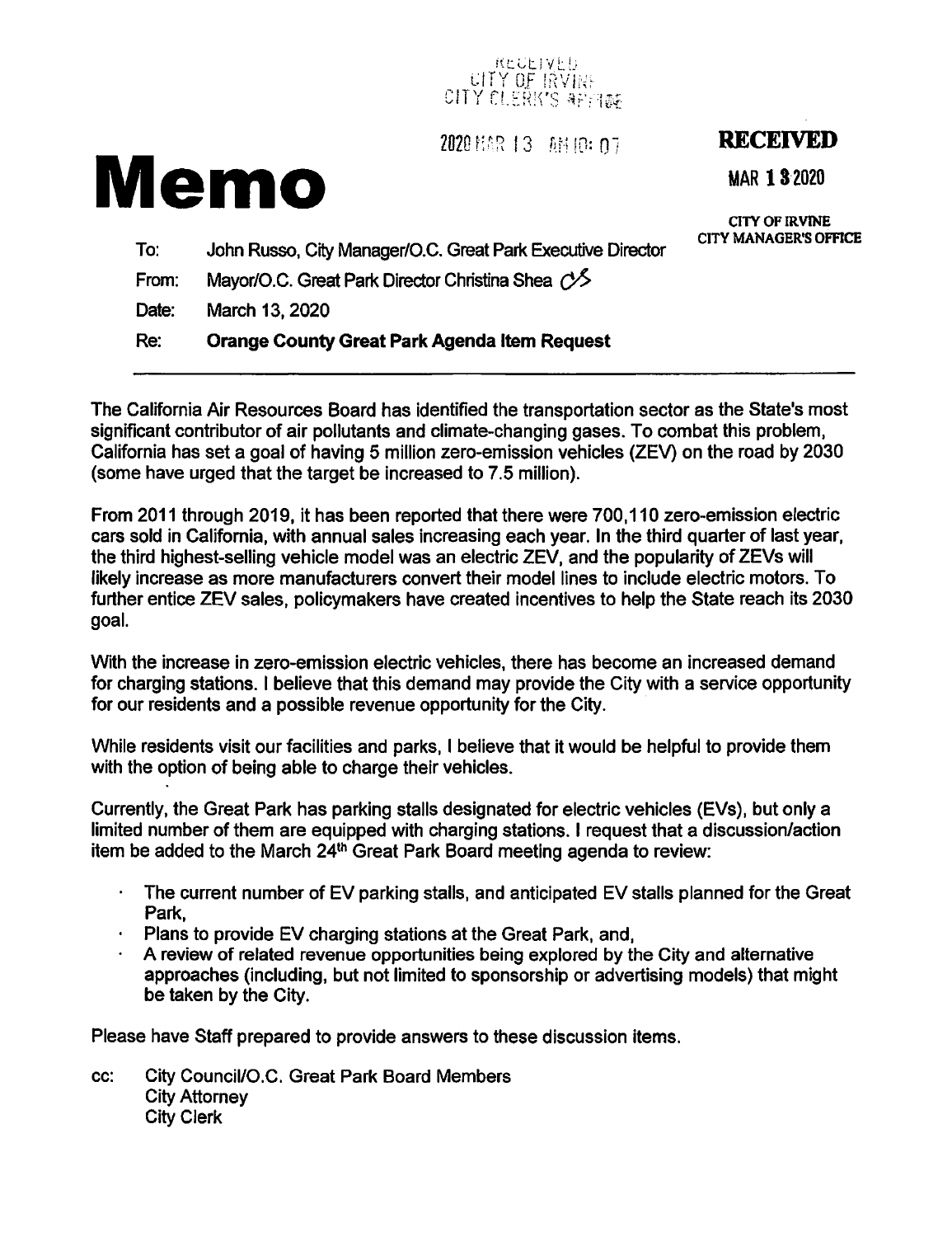## **Memo**

| Re:   | <b>Electrical Vehicle Charging Stations at the Great Park</b>          |
|-------|------------------------------------------------------------------------|
| Date: | March 19, 2020                                                         |
| From: | Steve Torelli, Senior Management Analyst                               |
| Via:  | Pamela Baird, Deputy Director of Great Park Finance and Administration |
| Via:  | John Russo, Executive Director                                         |
| To:   | Orange County Great Park Board of Directors                            |

On March 13, 2020, Director Shea submitted a memo requesting an update on several matters relating to Electric Vehicle (EV) charging stations and capacity at the Orange County Great Park:

- 1. The current number of EV parking stalls, and anticipated EV parking stalls planned for the Great Park,
- 2. Plans to provide EV charging stations at the Great Park; and
- 3. A review of related revenue opportunities being explored by the City and alternative approaches (including, but not limited to sponsorship or advertising models) that might be taken by the City.

The City has 48 Level 2 spaces designated for EV charging at the Great Park (see attached map). These spaces are plumbed (conduit in place from the parking stall to a nearby utility enclosure), however do not have electrical wiring or charging stations configured. Great Park Ice, which operates on leased City property, has seven charging stations, serving 14 spaces. Updated California Building Codes require six percent of new non-residential parking lot spaces to be EV spaces, which applies to future parking lots and facilities.

The City has long sought to provide EV charging solutions to, not only the Great Park, but also additional facilities. At the Great Park Board's recommendation, and City Council's direction, staff will prepare a Request for Proposals (RFP) for installation, operation, management, and maintenance for an EV charging network at the Orange County Great Park and all City facilities. Respondents to this RFP would be asked to propose financial arrangement types (in the form of lease or operating agreement) and opportunities to capitalize with additional advertising or sponsorship opportunities.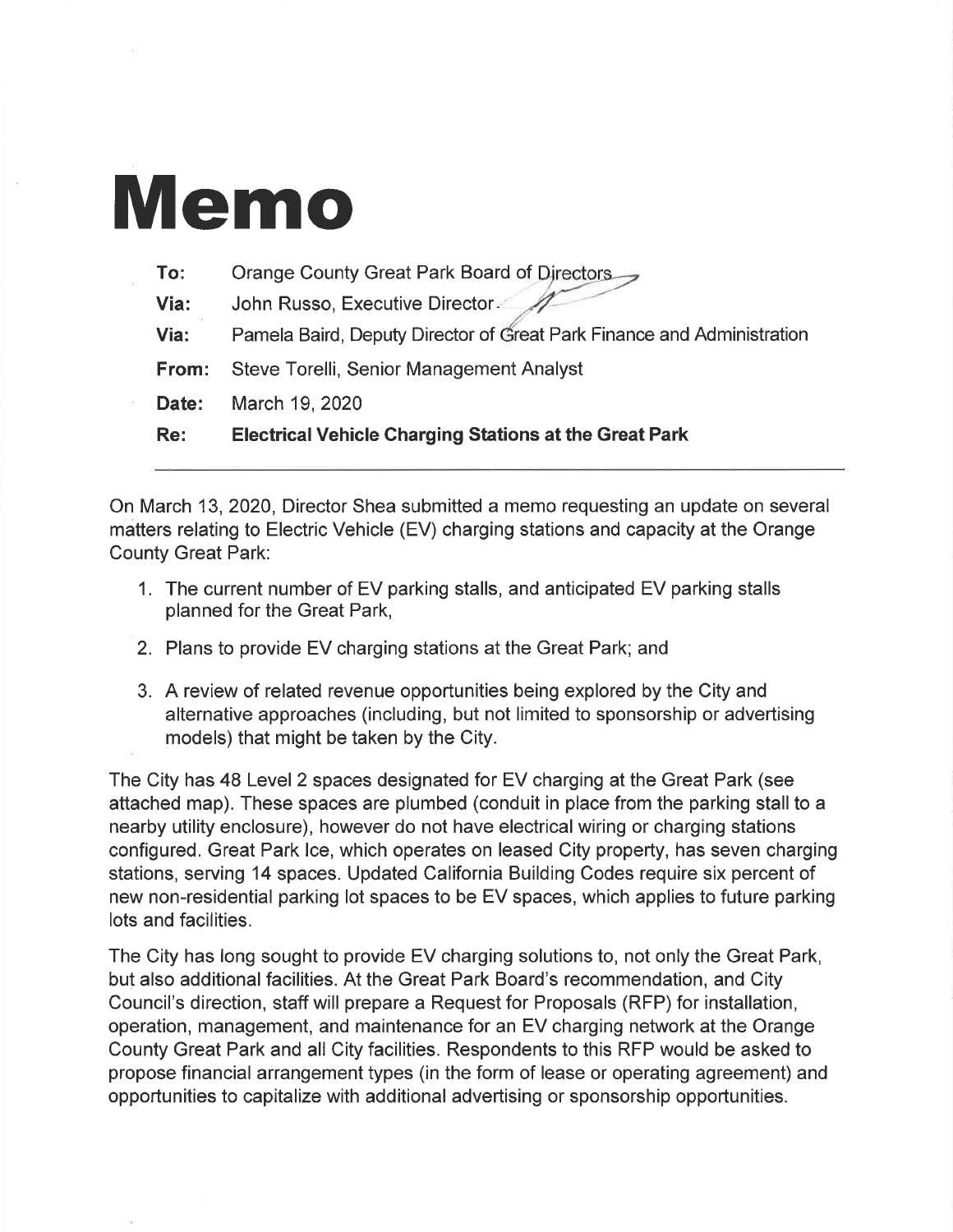Memo - EV Charging Stations March 18, 2020 Page 2

 $\alpha$ 

During Great Park Improvement Area design and construction, the City opted to add infrastructure for both Photovoltaic (PV) and Electric Vehicle (EV) programs. At the time of development, it was decided to await for a citywide program for implementation of both elements.

Attachment: Map of EV Stations